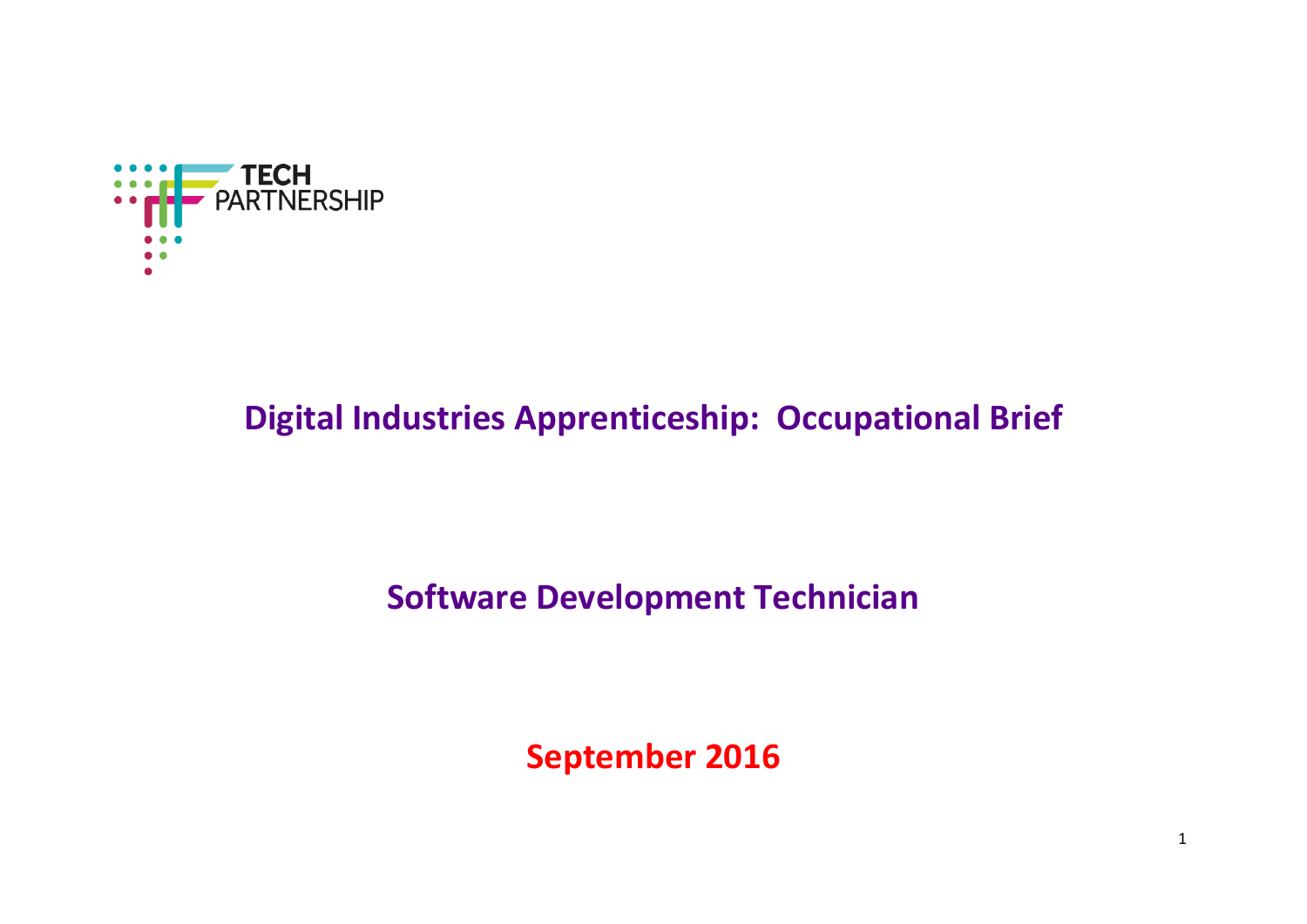# **Digital Industries Apprenticeships: Occupational Brief**

## **Level 3 Software Development Technician Apprenticeship**

### **Minimum Standards and Grading Criteria**

This paper defines the minimum requirements for the knowledge, skills and behaviours defined in the standard, which are required for a pass. It also defines the criteria to be used for awarding the grade for merit or distinction. This paper should be read in conjunction with the Standard and Assessment Plan for the Level 4 Software Developer Apprenticeship

#### **Overview of Grading**

There are three sets of criteria on which the assessment and grading is made. The three criteria are

The What: what the apprentice has shown they can do,

The How: the way in which the work has been done

The With Whom: The personal and interpersonal qualities the apprentice has brought to all their work relationships

Each of these three criteria has minimum (expected) requirements, which must be satisfied for a pass.

Each of these criteria has a number of dimensions which should be considered to determine if the apprentice is significantly above the minimum (expected) level of quality

The purpose of grading is to differentiate between those apprentices whose work is at the expected level of quality against the totality of the skills, knowledge and behaviours specified in the standard and those whose work is significantly above this expected level

For a pass, each of the three sets of criteria must demonstrate at least the expected (minimum requirement) level of quality

For a merit, the What has to be significantly above the level of quality and one of either the How or the With Whom has to be significantly above the level of quality expected

For a distinction, each of the three sets of criteria must be significantly above the expected level of quality

The assessor takes a holistic judgement of whether or not their assessments demonstrate that the apprentice is "significantly above the expected level of quality" in each of these three areas and can then determine which grade should be awarded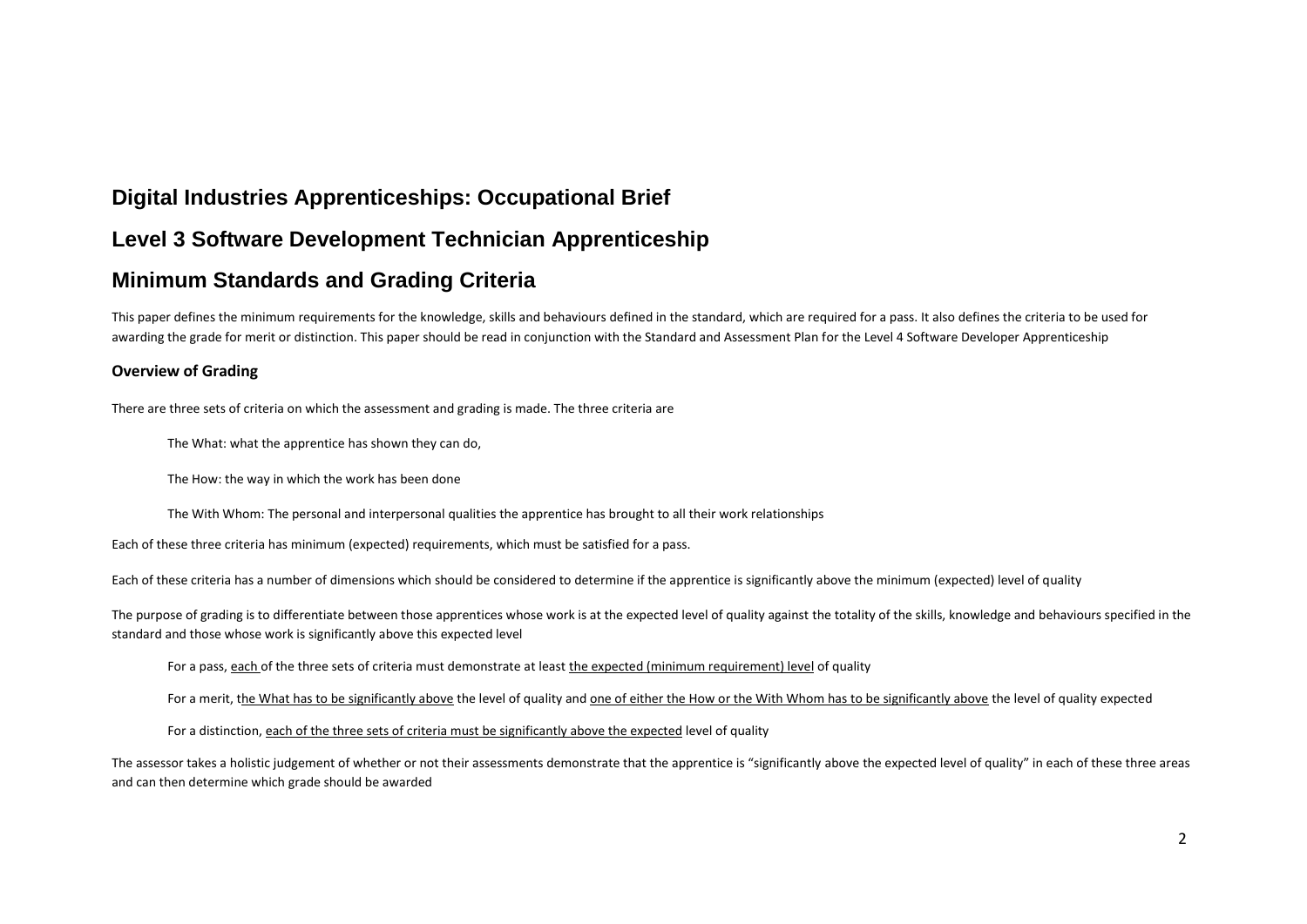# **The what – what the apprentice has shown they can do**

### **Minimum Requirements**

The following table shows what the minimum, expected requirements are for a pass on this criteria

| <b>Competency Standard</b>                                                                                                                                                         | Minimum, expected, requirements for a pass                                                                                                                                                                                                                                                                                                     |
|------------------------------------------------------------------------------------------------------------------------------------------------------------------------------------|------------------------------------------------------------------------------------------------------------------------------------------------------------------------------------------------------------------------------------------------------------------------------------------------------------------------------------------------|
| Logic: writes simple code for discrete<br>software components following an<br>appropriate logical approach to agreed<br>standards (whether web, mobile or desktop<br>applications) | Apprentices can write code to achieve the desired functionality using the appropriate tools and methods applicable to their organisation                                                                                                                                                                                                       |
| Security: applies appropriate secure<br>development principles to specific software<br>components at all stages of development                                                     | Apprentices can apply security principals to all work within the development lifecycle<br>Apprentices understand the importance of up to date software                                                                                                                                                                                         |
| Development support: applies industry<br>standard approaches for configuration<br>management and version control to manage<br>code during build and release                        | Apprentices understand the business context and drivers during development<br>Apprentices can communicate with customers, internal and external, to explain their work with the appropriate language relevant to their<br>audience<br>Apprentices understand the importance of version control at every stage within the development lifecycle |
| Data: makes simple connections between<br>code and defined data sources as specified                                                                                               | Apprentices can link to a range of database types and embed data queries within their code                                                                                                                                                                                                                                                     |
| Test: functionally test that the deliverables<br>have been met or not                                                                                                              | Apprentices can test and analyse their code to identify errors as soon as possible in the coding process and on an interactive basis<br>Apprentices can design manual tests for their product<br>Apprentices understand expected results and acceptance criteria during testing                                                                |
| Analysis: follows basic analysis models such<br>as use cases and process maps                                                                                                      | Apprentices can read and understand data to ensure they know and can meet the customers' requirements<br>Apprentices can identify and represent required functionality (e.g. use cases)<br>Apprentices can identify and represent activity workflow (e.g. process maps)                                                                        |
| Development lifecycle: supports the<br>Software Developers at the build and test<br>stages of the software development lifecycle                                                   | Apprentices can work as part of a team that understand their process within the development lifecycle<br>Apprentices can show initiative during development and take responsibility for their own work<br>Apprentices can work flexible to assist with other member of the team during development                                             |
| Quality: follows organisational and industry<br>good coding practices (including for naming,<br>commenting etc.)                                                                   | Apprentices can identify and follow standards and good practice that can improve programming efficiency, style and quality, including:<br>programming standards, both organisational and external                                                                                                                                              |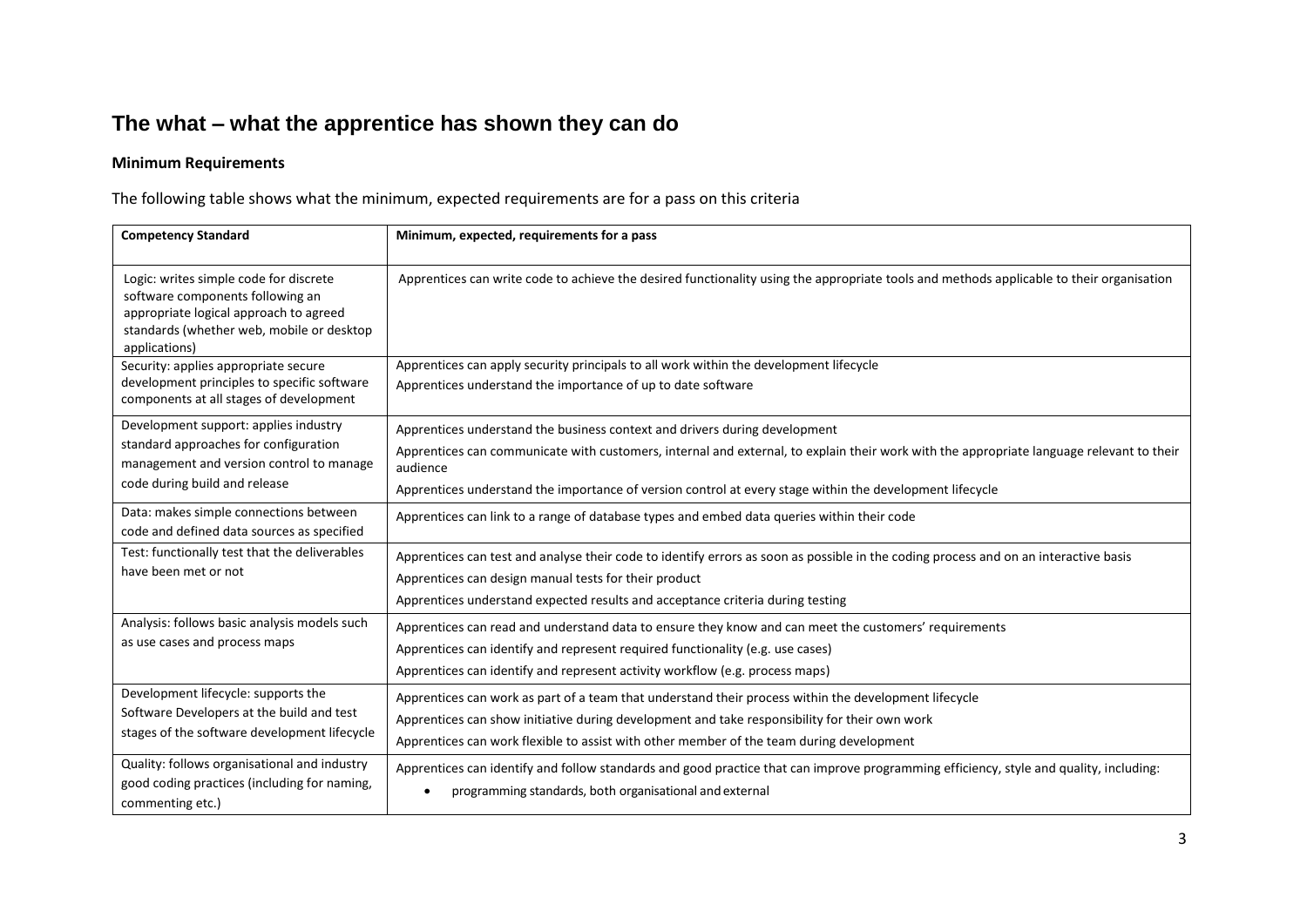|                                                                                                                                                                                                                                                                      | generic best practices including readability, reusability, maintainability                                                                                                                                                                                                                                                                                                                                                                                                                                                                 |
|----------------------------------------------------------------------------------------------------------------------------------------------------------------------------------------------------------------------------------------------------------------------|--------------------------------------------------------------------------------------------------------------------------------------------------------------------------------------------------------------------------------------------------------------------------------------------------------------------------------------------------------------------------------------------------------------------------------------------------------------------------------------------------------------------------------------------|
|                                                                                                                                                                                                                                                                      | best practice approaches of different paradigms and language                                                                                                                                                                                                                                                                                                                                                                                                                                                                               |
|                                                                                                                                                                                                                                                                      |                                                                                                                                                                                                                                                                                                                                                                                                                                                                                                                                            |
| Problem solving:<br>• solves logical problems, seeking<br>assistance when required<br>(including appropriate)<br>mathematical application)<br>•responds to the business<br>environment and business issues                                                           | Apprentices can use at least one problem solving tool and technique to identify and resolve programming issues<br>Apprentices can apply structured problem solving methods<br>Apprentices can apply problem-solving techniques to programming activities<br>Apprentices can demonstrate they know how and where to seek assistance dependent at what stage of development is appropriate                                                                                                                                                   |
| related to software development                                                                                                                                                                                                                                      |                                                                                                                                                                                                                                                                                                                                                                                                                                                                                                                                            |
| Communication: clearly articulate the role<br>and function of software components to a<br>variety of stakeholders (including end users,<br>supervisors etc.)<br>Operates effectively in their own business's,<br>their customers' and the industry's<br>environments | The apprentice should be able to use a minimum of 3 tools to communicate<br>Oral<br>Face-to-face<br>Remote<br>Diagrammatic<br>The apprentice should be able to document work done in accordance with agreed procedures<br>The apprentice must be able to explain 3 types of communication styles to ensure cultural awareness and appropriateness for customer is<br>taken into account<br>Apprentices can demonstrate working within operational requirements such as health and safety, budgets, brands and normal business<br>protocols |
| User interface: develops user interfaces as<br>appropriate to the organisations<br>development standards and the type of<br>software development being developed                                                                                                     | Apprentices understand the fundamental concepts of human-computer interaction or user experience design, the development practices<br>leading to a high-quality user interface, and the programming techniques required to construct a graphical user interface<br>Apprentices understand how to interact with screen or UI designers to ensure the logic layer integrates with the user interface<br>Apprentices understand how to interact with testers to optimise the user interface                                                   |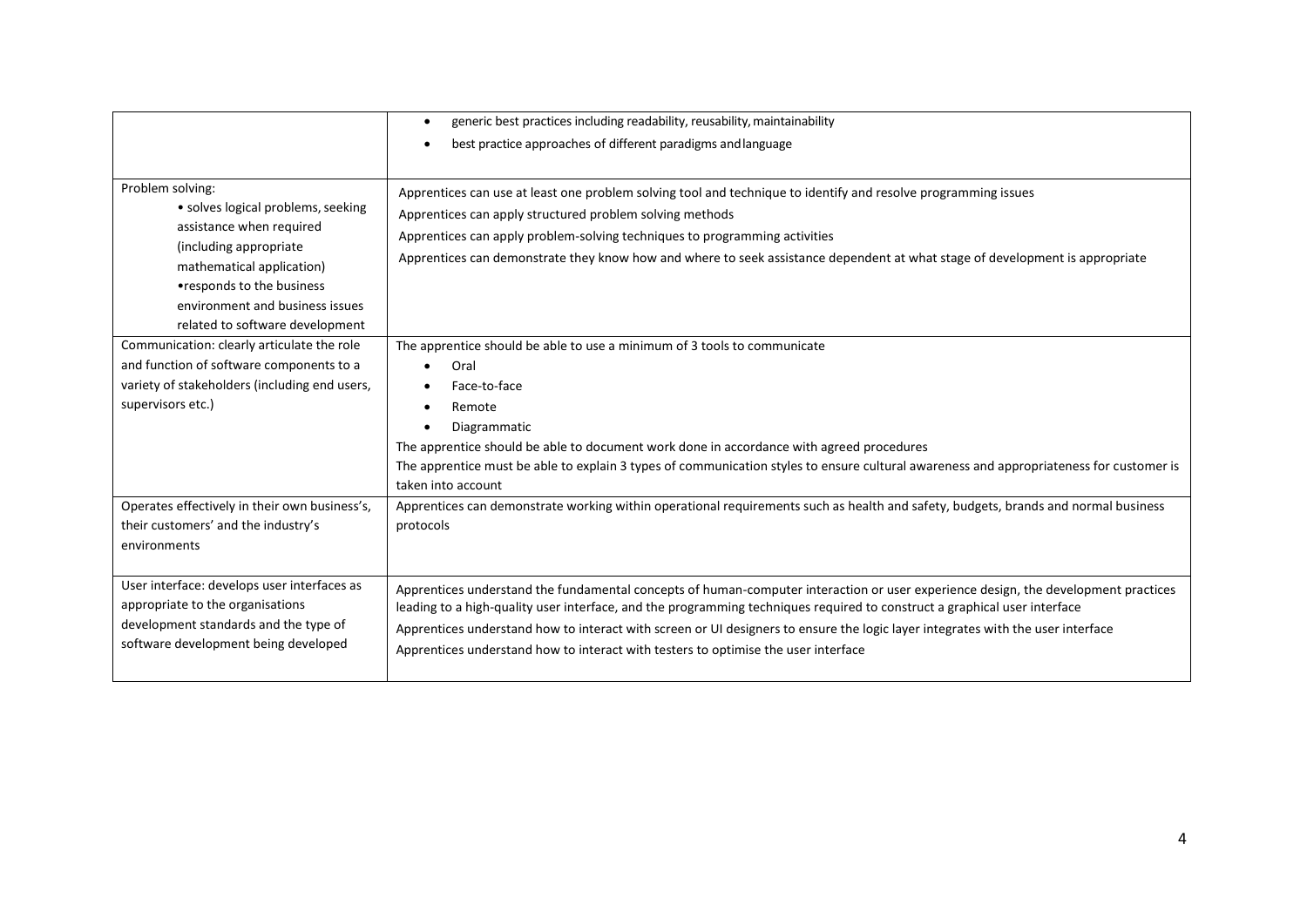#### **The What – what the apprentice has shown they can do**

#### **Criteria for a Merit or Distinction**

The following table shows what the apprentices would need to demonstrate to be assessed as significantly above the expected level for what they have done

| <b>Dimensions</b>                      | Description of what significantly above the expected level |  |  |
|----------------------------------------|------------------------------------------------------------|--|--|
|                                        | of quality looks like                                      |  |  |
| Breadth - the range of tools and       | Understands and applies a wide range of tools and methods  |  |  |
| methods understand and applied         |                                                            |  |  |
|                                        | Accurately and appropriately applies and effectively       |  |  |
|                                        | implements the right tools and methods in a variety of     |  |  |
|                                        | different situations                                       |  |  |
| Depth – the level to which these       | A sophisticated user - fully exploits the                  |  |  |
| tools and methods are understood       | functionality/capability of the tools and methods          |  |  |
| and applied                            |                                                            |  |  |
|                                        | Extensive and deep understanding of different tools and    |  |  |
|                                        | methods and how and why they can be applied in different   |  |  |
|                                        | contexts                                                   |  |  |
| Complexity – the extent and            | Deals confidently and capably with a high level of         |  |  |
| prevalence of inter-related and inter- | interrelated and interdependent factors in their work      |  |  |
| dependant factors in the work and      |                                                            |  |  |
| how well the apprentice has dealt      |                                                            |  |  |
| with these                             |                                                            |  |  |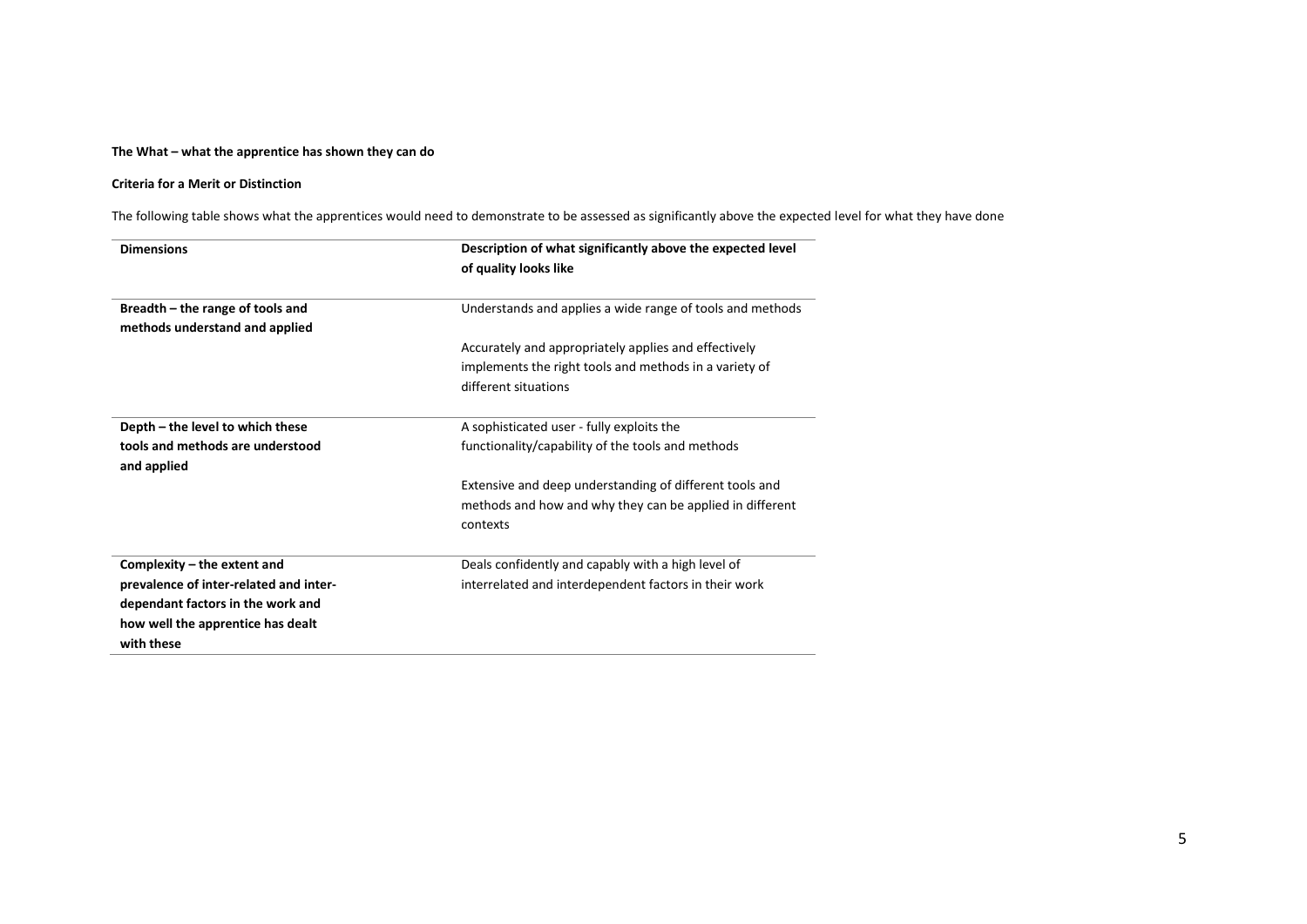# **The how: the way in which the work has been done**

The following table shows what the minimum, expected requirements are for a pass on this criteria.

| <b>Competency Standard</b>                                                            | Minimum expected requirements for a pass                                                                                                   |
|---------------------------------------------------------------------------------------|--------------------------------------------------------------------------------------------------------------------------------------------|
| Apprentices can demonstrate the full range                                            | Knows what skills, knowledge and behaviours are needed to do the job well                                                                  |
| of skills, knowledge and behaviours required                                          | Are aware of their own strengths in the job role, and any areas for improvement                                                            |
| to fulfil their job role                                                              | Appreciate who else is important, for them to do their job and fulfil the role effectively (e.g. colleagues, managers, other stakeholders) |
|                                                                                       | Are aware of potential risks in the job role (e.g. security, privacy, regulatory)                                                          |
|                                                                                       | Use personal attributes effectively in the role, e.g. entrepreneurship                                                                     |
|                                                                                       | Understand how the job fits into the organisation as a whole                                                                               |
| Apprentices can demonstrate how they                                                  | Understands the goals, vision and values of the organisation                                                                               |
| contribute to the wider business objectives                                           | Aware of the commercial objectives of the tasks/ projects they are working on                                                              |
| and show an understanding of the wider<br>business environments                       | Understands the importance of meeting or exceeding customers' requirements and expectations                                                |
|                                                                                       | Is in tune with the organisation's culture                                                                                                 |
|                                                                                       | Aware of the position and contribution of the organisation in the economy                                                                  |
|                                                                                       | Understands the key external factors that shape the way the organisation function, e.g. regulation                                         |
|                                                                                       | Knows how the organisation can gain advantage in the industry, e.g. through innovation, technology, customer service etc.                  |
| Apprentices can demonstrate the ability to                                            | Logical thinking:                                                                                                                          |
| use both logical and creative thinking skills                                         | Understands initial premise(s) and preconditions                                                                                           |
| when undertaking work tasks, recognising<br>and applying techniques from both.        | Recognises the conclusion to be reached                                                                                                    |
|                                                                                       | Proceeds by rational steps                                                                                                                 |
|                                                                                       | Evaluates information, judging its relevance and value                                                                                     |
|                                                                                       | Supports conclusions, using reasoned arguments and evidence                                                                                |
|                                                                                       | Creative thinking:                                                                                                                         |
|                                                                                       | Explores ideas and possibilities                                                                                                           |
|                                                                                       | Makes connections between different aspects                                                                                                |
|                                                                                       |                                                                                                                                            |
|                                                                                       | Adapts ideas and approaches as conditions or circumstances change                                                                          |
| Apprentices can show that they recognise<br>problems inherent in, or emerging during, | Problem-solving:                                                                                                                           |
| work tasks, and can tackle them effectively                                           | Analyses situations                                                                                                                        |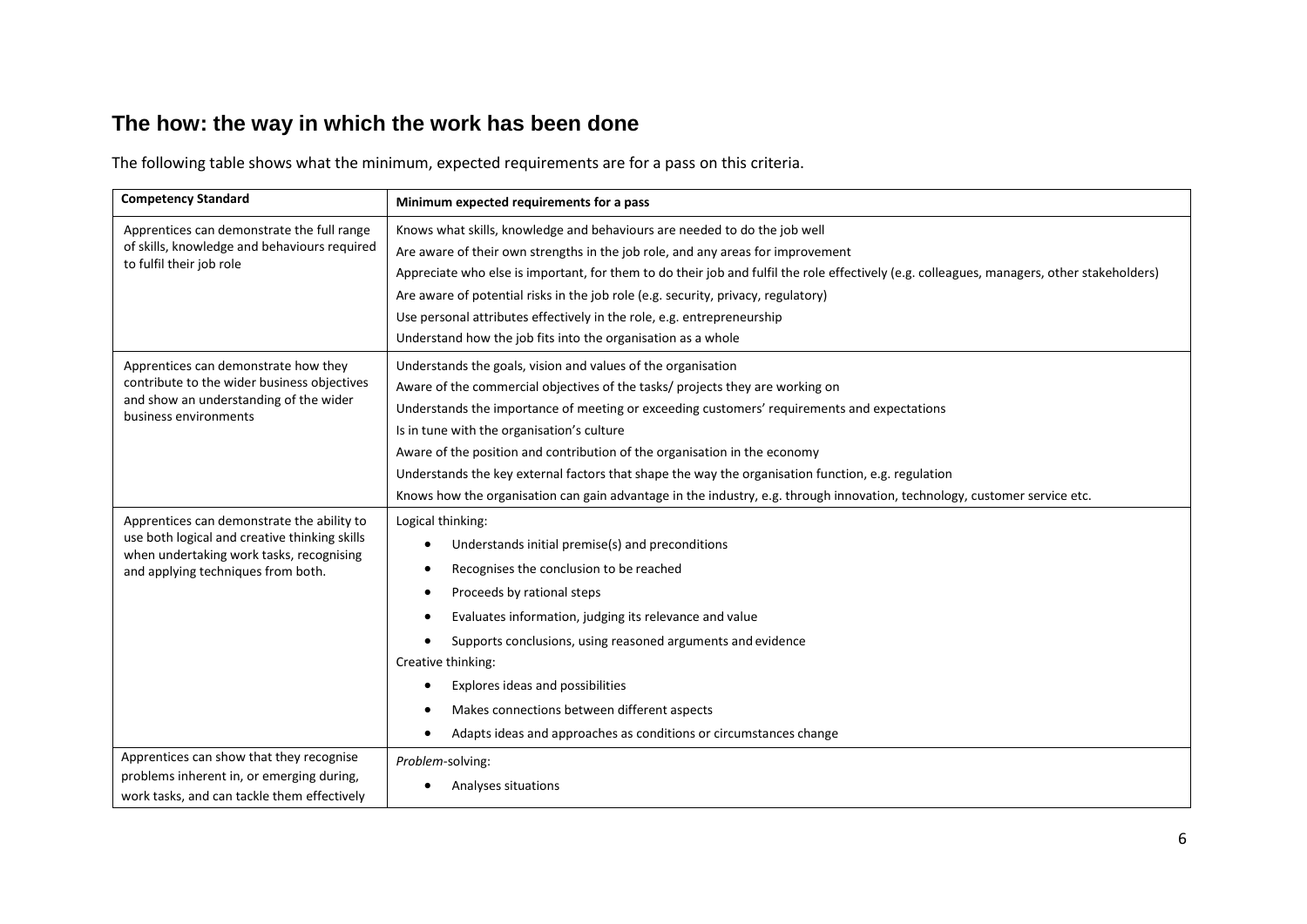|  | Defines goals                     |
|--|-----------------------------------|
|  | Develops solutions                |
|  | Prioritises actions               |
|  | Deals with unexpected occurrences |

#### **The How: the way in which the work has been done**

#### **Criteria for a Merit or Distinction**

The following table shows what the apprentices would need to demonstrate to be assessed as significantly above the expected level for the way in which the work has been done

| <b>Dimensions</b>                    | Description of what significantly above the expected<br>level of quality looks like |
|--------------------------------------|-------------------------------------------------------------------------------------|
|                                      |                                                                                     |
| Responsibility – the scope of        | Undertakes work that is more complex, more critical or                              |
| responsibility and level of          | more difficult                                                                      |
| accountability demonstrated in the   |                                                                                     |
| apprentices work                     | Works independently and takes high level of responsibility                          |
| <b>Initiative</b>                    | Independently demonstrates an ability to extend or                                  |
|                                      | enhance their approach to work and the quality of                                   |
|                                      | outcomes                                                                            |
|                                      |                                                                                     |
|                                      | Doesn't just solve the problem but explores creative or                             |
|                                      | innovative options to do it better, more efficiently, more                          |
|                                      | elegantly or to better meet customer needs                                          |
| Delivery focus - the extent to which | Shows strong project management skills, in defining                                 |
| the apprentice has shown they can    | problem, identifying solutions and making them happen                               |
| grasp the problems, identify         |                                                                                     |
| solutions and make them happen to    | Demonstrates a disciplined approach to execution,                                   |
| meet client needs                    | harnessing resources effectively                                                    |
|                                      | Drives solutions - with a strong goal focused and                                   |
|                                      | appropriate level of urgency                                                        |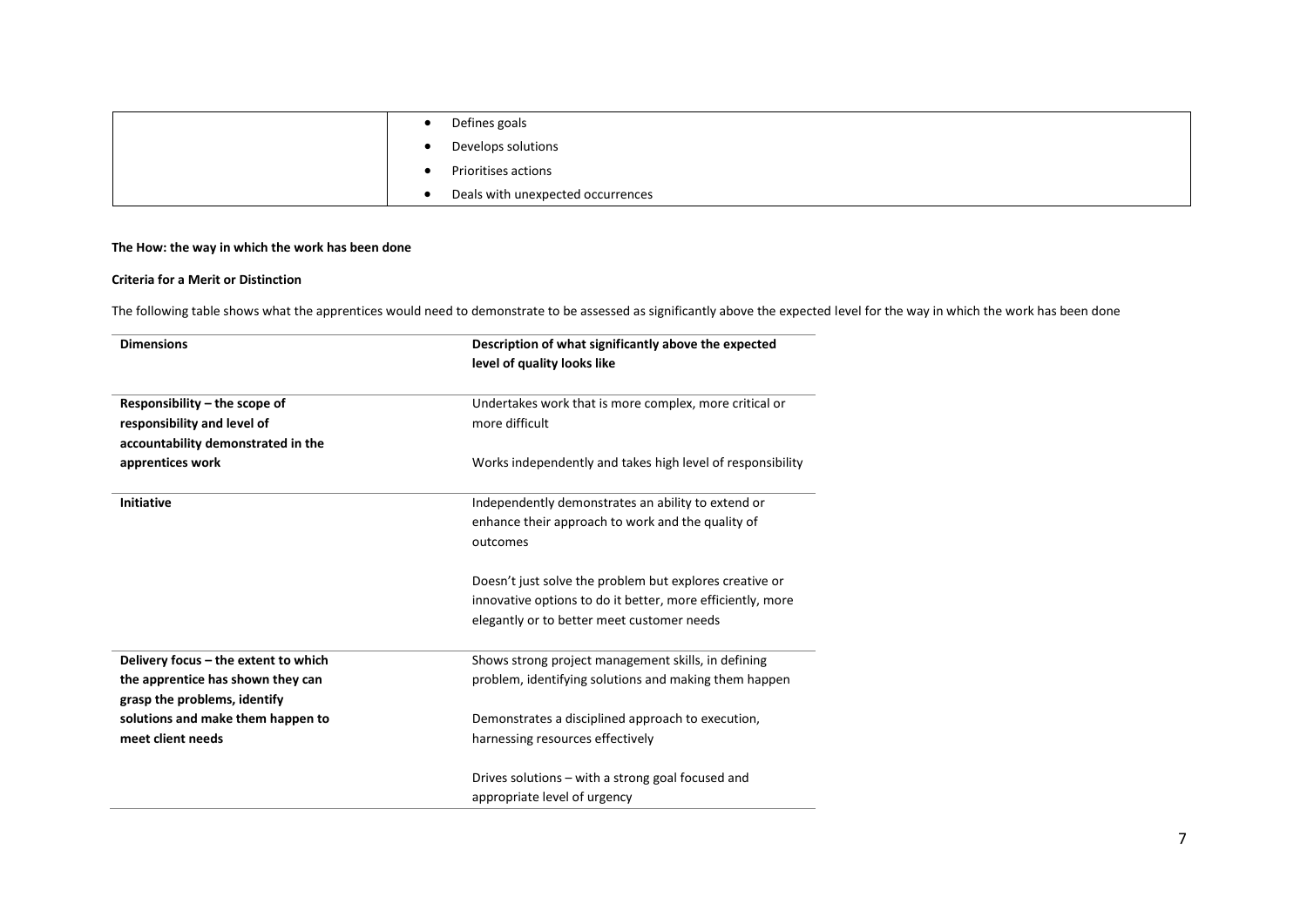## **The with whom: the personal and interpersonal qualities the apprentice has brought to internal and external relationships**

### **Minimum Requirements**

### The following table shows what the minimum, expected requirements are for a pass on this criteria

|                                                                                                                                                                                                                                                                                                                                                                                                                                                                                   | Minimum expected requirements for a pass                                                                                                                                                                                                                                                                                                                                                                                                                                                                                                                                                                                                                                                                                                                                                                                                                                                                                                        |
|-----------------------------------------------------------------------------------------------------------------------------------------------------------------------------------------------------------------------------------------------------------------------------------------------------------------------------------------------------------------------------------------------------------------------------------------------------------------------------------|-------------------------------------------------------------------------------------------------------------------------------------------------------------------------------------------------------------------------------------------------------------------------------------------------------------------------------------------------------------------------------------------------------------------------------------------------------------------------------------------------------------------------------------------------------------------------------------------------------------------------------------------------------------------------------------------------------------------------------------------------------------------------------------------------------------------------------------------------------------------------------------------------------------------------------------------------|
| Apprentices can manage relationships with<br>work colleagues, including those in more<br>senior roles, customers/clients and other<br>stakeholders, internal or external and as<br>appropriate to their roles, so as to gain their<br>confidence, keep them involved and<br>maintain their support for the task/project<br>in hand<br>Apprentices can establish and maintain<br>productive working relationships, and can<br>use a range of different techniques for doing<br>SO. | Managing relationships:<br>Understands the value and importance of good relationships<br>Influences others by listening to and incorporating their ideas and views<br>Acknowledges other people's accomplishments and strengths<br>Manages conflict constructively<br>Promotes teamwork by encouraging others to participate<br>Customer/client relationships:<br>Understands their requirements, including constraints and limiting factors<br>Sets reasonable expectations<br>Involves them in decisions and actions<br>Interacts positively with them<br>Provides a complete answer in response to queries ('transparency', 'full disclosure')<br>Stakeholders:<br>Understands who they are and what their 'stake' is<br>Prioritises stakeholders in terms of their importance, power to affect the task and interest in it<br>Uses stakeholders' views to shape projects early on<br>Gains support from stakeholders, e.g. to win resources |
| Apprentices can communicate effectively<br>with a range of people at work, one-to-one<br>and in groups, in different situations and<br>using a variety of methods.                                                                                                                                                                                                                                                                                                                | Agrees objectives<br>Intention/purpose:<br>Understands the purpose of communicating in a particular situation or circumstance (e.g. inform, instruct, suggest, discuss,<br>negotiate etc.)<br>Checks that the person/people with whom one is communicating also understand the purpose                                                                                                                                                                                                                                                                                                                                                                                                                                                                                                                                                                                                                                                          |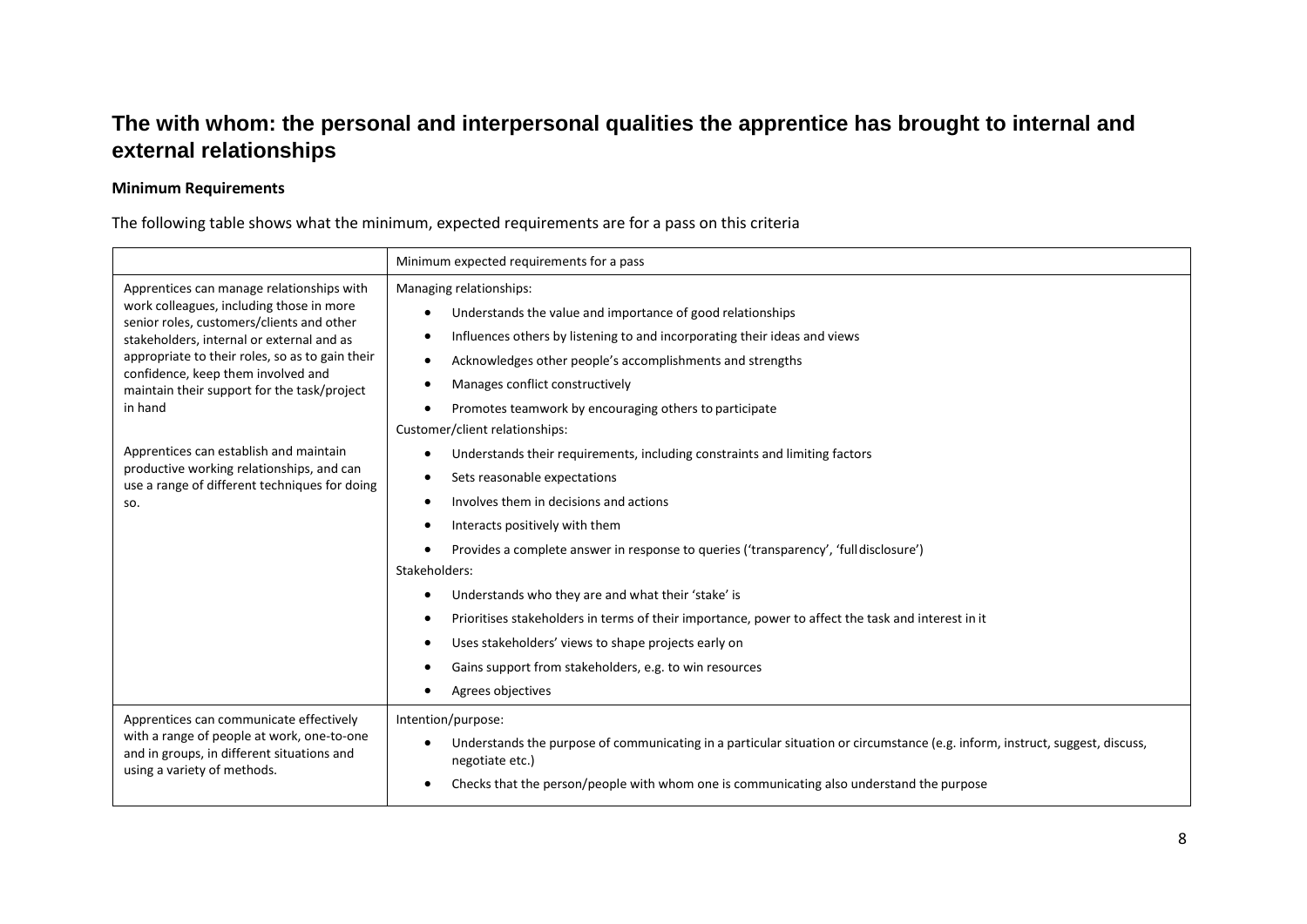| Apprentices can demonstrate various<br>methods of communication, with an<br>understanding of the strengths, weaknesses<br>and limitations of these, the factors that<br>may disrupt it, and the importance of<br>checking other people's understanding. |    | Is sensitive to the dynamics of the situation                                                                                    |
|---------------------------------------------------------------------------------------------------------------------------------------------------------------------------------------------------------------------------------------------------------|----|----------------------------------------------------------------------------------------------------------------------------------|
|                                                                                                                                                                                                                                                         |    | Is aware of anything that might disrupt the effectiveness of the communication (e.g. status, past history)                       |
|                                                                                                                                                                                                                                                         | а. | Method:                                                                                                                          |
|                                                                                                                                                                                                                                                         |    | Chooses a good, appropriate method for the situation                                                                             |
|                                                                                                                                                                                                                                                         |    | Aware of the limitations of the chosen method, and the possible risks of miscommunication (e.g. ambiguity)                       |
|                                                                                                                                                                                                                                                         |    | Takes account of the affective dimensions of the method (e.g. body language, tone of voice, eye contact, facial expression etc.) |
|                                                                                                                                                                                                                                                         | b. | Execution:                                                                                                                       |
|                                                                                                                                                                                                                                                         |    | Expresses self clearly and succinctly, but not over-simplifying                                                                  |
|                                                                                                                                                                                                                                                         |    | Checks that the other person/people understand what is being expressed                                                           |
|                                                                                                                                                                                                                                                         |    | Takes account of the potential barriers to understanding (e.g. filtering, selective perception, information overload)            |
|                                                                                                                                                                                                                                                         |    | Modifies the purpose and methods of communication during a situation in response to cues from the other person/people            |

#### **The With Whom: the personal and interpersonal qualities the apprentice has brought to internal and external relationships**

#### **Criteria for Merit or Distinction**

The following table shows what the apprentices would need to demonstrate to be assessed as significantly above the expected level for the personal and interpersonal qualities the apprentice has brought to internal and external relationships

| <b>Dimensions</b>                     | Description of what significantly above the expected<br>level of quality looks like                       |
|---------------------------------------|-----------------------------------------------------------------------------------------------------------|
| Scope and appropriateness – the       | Internally – works alone, 1:1, in a team and across the                                                   |
| range of internal and external people | company with colleagues at all levels                                                                     |
| and situations that the apprentice    |                                                                                                           |
| has engaged appropriately and         | Externally – works with customers, suppliers and                                                          |
| effectively with                      | partners in a variety of situations                                                                       |
|                                       | Reads situations, adapts behaviours, and communicates<br>appropriately for the situation and the audience |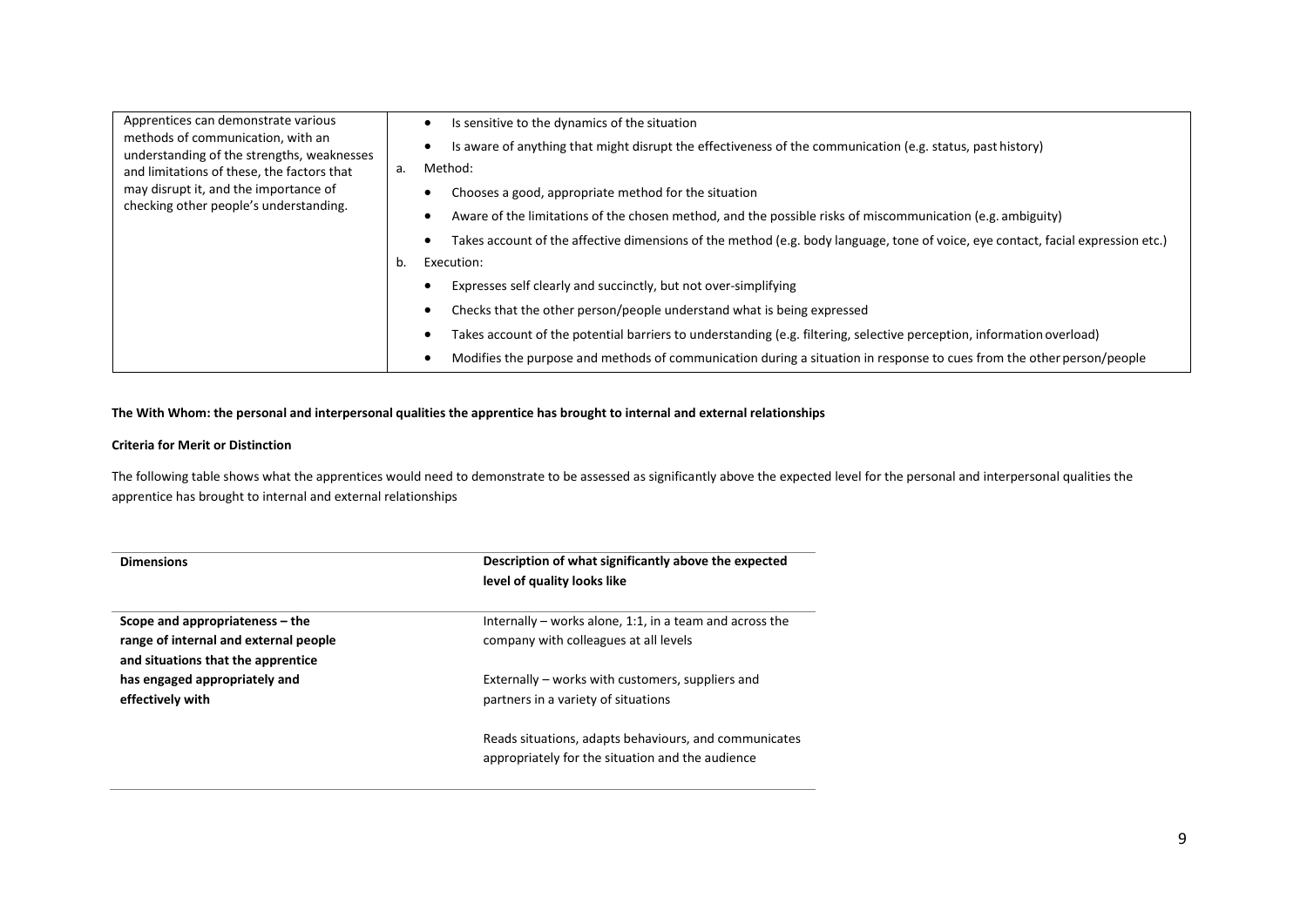| Reliability $-$ the extent to which they | Can be trusted to deliver, perform and behave         |
|------------------------------------------|-------------------------------------------------------|
| perform and behave professionally        | professionally, manages and delivers against          |
|                                          | expectations, proactively updates colleagues and      |
|                                          | behaves in line with the highest values and business  |
|                                          | ethics                                                |
|                                          |                                                       |
| A role model and exemplar to others      | Actively inspires and leads others, takes others with |
|                                          | them, leads by example                                |
|                                          |                                                       |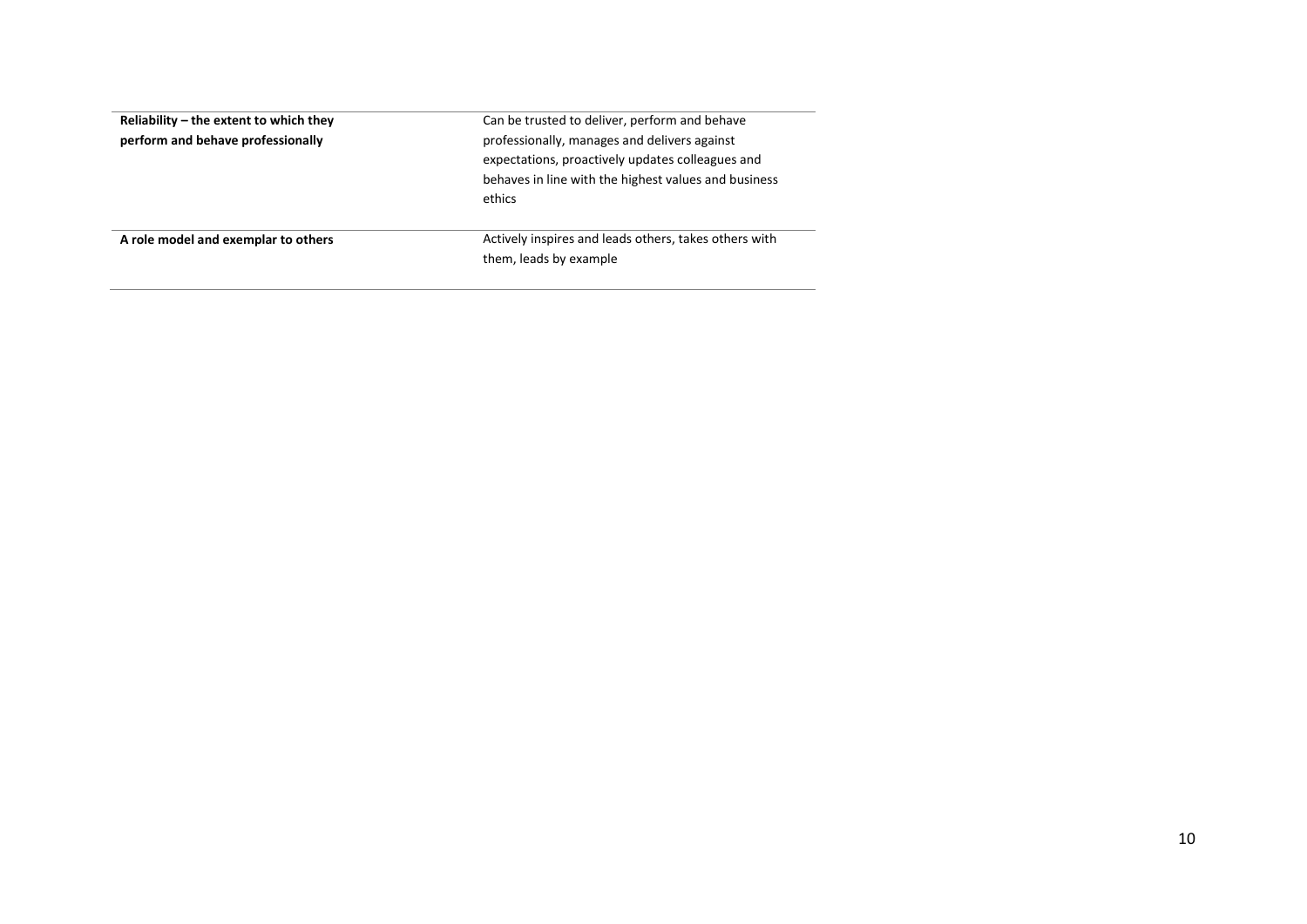#### **Annex: Software Development Technician: Knowledge and Understanding**

Knowledge and Understanding is assessed on programme through Knowledge Modules and Vendor or Professional Qualifications

#### **Knowledge Module 1: Software Development Context and Methodologies (for Level 3 Software Development Technician Apprenticeship)**

| The Knowledge Standards                                                                                             | <b>Definition of the Minimum Requirements</b>                                                                                                                                                                                                                                    |
|---------------------------------------------------------------------------------------------------------------------|----------------------------------------------------------------------------------------------------------------------------------------------------------------------------------------------------------------------------------------------------------------------------------|
| Understand the business context and<br>market environment for software                                              | Knows that software development is undertaken across many industries, but that whilst the processes and methods are broadly similar the<br>data and rationale can be very different                                                                                              |
| development                                                                                                         | Understand that it is important to keep digital processes up to date and web systems responsive to user needs                                                                                                                                                                    |
|                                                                                                                     | Understand that some business are virtual web based enterprises, whilst some use web and digital services to engage with clients and<br>customers                                                                                                                                |
| Understand the structure of software                                                                                | Understands the underlying architecture of software applications                                                                                                                                                                                                                 |
| applications                                                                                                        | Understands the importance of linking software to databases to store new data inputs collected through applications and to present<br>information choices to users                                                                                                               |
| Understands all stages of the software                                                                              | Understands that software is developed through various phases referred to as the software development lifecycle (SDLC)                                                                                                                                                           |
| development lifecycle                                                                                               | Understands the main phases of the software development lifecycle and the main activities in each stage                                                                                                                                                                          |
| Understand the role of configuration<br>management and version control systems                                      | Understand that code development needs to be managed and controlled using configuration management tools to store incremental<br>developments of code as it is being developed                                                                                                   |
| and how to apply them                                                                                               | Understand that version control manages updates to code and also development of software for different platforms                                                                                                                                                                 |
| Understand how to test their code (e.g.<br>unit testing)                                                            | Understand the different types of software testing (e.g. unit testing, integration testing, load testing etc.) and how to apply them                                                                                                                                             |
| Recognise that there are different<br>methodologies that can be used for<br>software development                    | Understand that there are a wide range of variations of software development methodologies including waterfall and agile based methods<br>and how to apply them                                                                                                                  |
| Understand the particular context for the<br>development platform (whether web,<br>mobile, or desktop applications) | Understand that software development needs to reflect the platform the software will be deployed onto (e.g. web, mobile or desktop) and<br>that software may be for a single platform or increasingly multiple platforms                                                         |
| Understands their role within their<br>software development team                                                    | Understand the various roles that exist within software development teams and how these relate to each other (e.g. business analyst,<br>requirements engineer, software designer, software developer, software tester, software project manager, software release engineer etc.) |

The following Vendor or Professional Certifications exempt apprentices from this knowledge module:

None identified